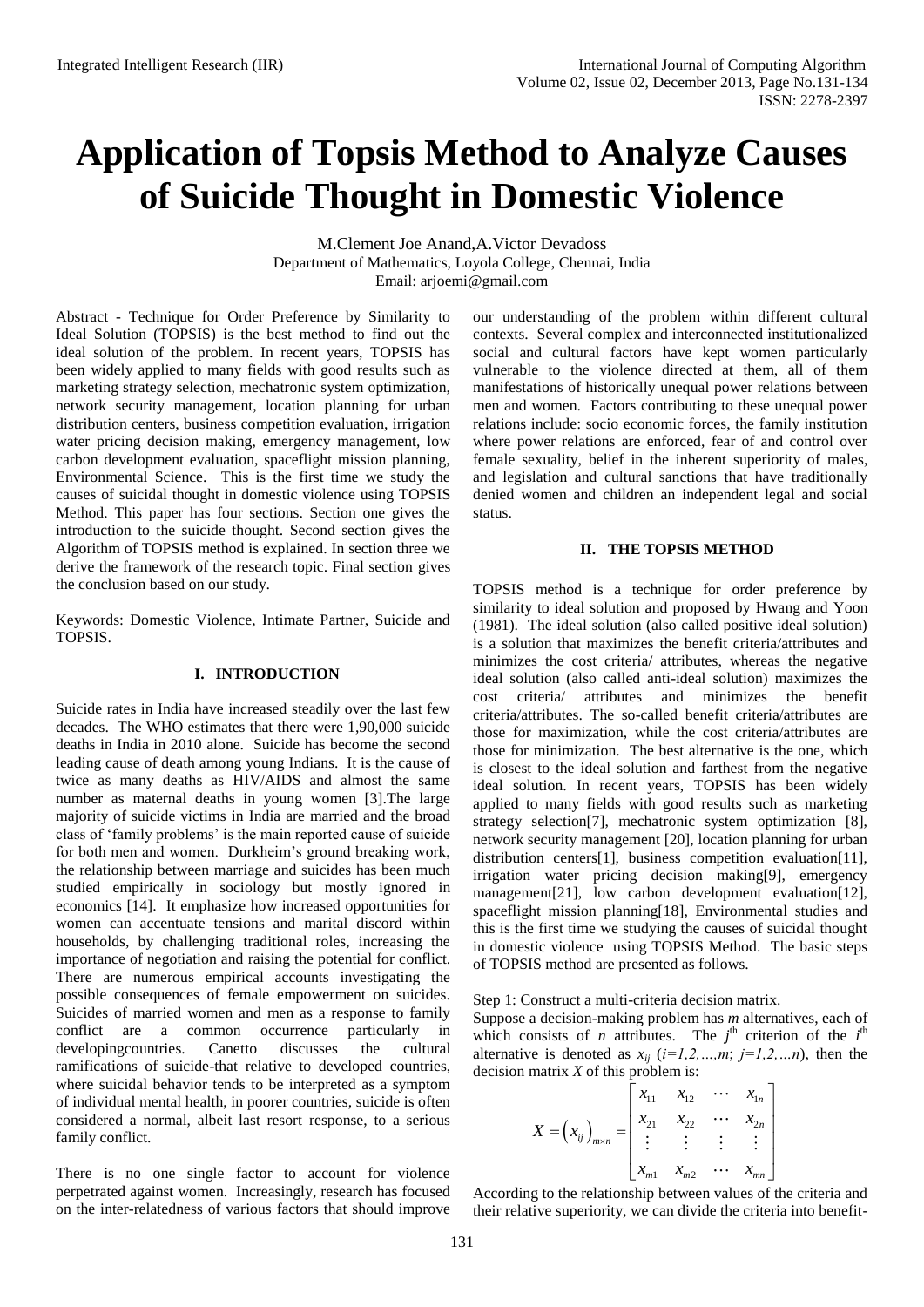type and cost-type. The more the value is, the better the criterion is, which is called a benefit-type criterion; in contrast, the more the value is, the worse criterion is, which is called a cost-type criterion.

Step 2: Calculate the normalized decision matrix.In order to make the different criteria comparable, the decision matrix *X* is needed to be normalized, resulting in the Normalize the decision matrix  $X = (x_{ij})_{m \times n}$  using the equation below:

$$
r_{ij} = \frac{x_{ij}}{\sqrt{\sum_{k=1}^{m} x_{kj}^{2}}}, \quad i = 1, 2, ..., m; \quad j = 1, 2, ..., n
$$

Where  $r_{ij}$  is the normalized criteria/attribute value /rating.

Step 3: Calculate the weighted normalized decision matrix.

The value  $v_{ij}$  is calculated as  $v_{ij} = w_j r_{ij}$ ,  $i = 1, 2, ..., m;$  $j = 1, 2, \dots, n$ , Where  $w_j$  is the relative weight of the *j*<sup>th</sup>criterion or attribute and 1  $\sum_{i=1}^{n} w_i = 1$ *j j w*  $\sum_{j=1} w_j = 1$ . Thus, the weighted normalized

decision matrix  $V = (v_{ij})_{m \times n}$  is established.

Step 4: Determine the Positive-ideal and Negative-ideal solutions.

Given 
$$
A^+ = \{v_1^+, v_2^+, ..., v_m^+\}
$$
  
= 
$$
\left\{ \left( \max_j v_{ij} \middle| j \in \Omega_b \right), \left( \min_j v_{ij} \middle| j \in \Omega_c \right) \right\}
$$
  

$$
A^- = \left\{ v_1^-, v_2^-, ..., v_m^-\right\}
$$
  
= 
$$
\left\{ \left( \min_j v_{ij} \middle| j \in \Omega_b \right), \left( \max_j v_{ij} \middle| j \in \Omega_c \right) \right\},
$$

where  $\Omega_b$  and  $\Omega_c$  are the sets of benefit criteria/attributes and cost criteria/attributes, respectively. It is easy to see that applying Range Method to standardize the data can help to determine the numerical values of the positive ideal and negative ideal solution quickly.

Step 5: Calculate the separation measures.

The separation of each alternative from the positive ideal solution,  $d_i^+$  is given as

$$
d_i^+ = \sqrt{\sum_{j=1}^n (v_{ij} - v_j^+)^2}, \ i = 1, 2, ..., m;
$$

Similarly, the separation of each alternative from the negative ideal solution,  $d_i$ <sup>-</sup> is given as

$$
d_i^- = \sqrt{\sum_{j=1}^n (v_{ij} - v_j^-)^2}, \ i = 1, 2, ..., m;
$$

Step 6: Calculate the relative closeness to the ideal solution.

The relative closeness of the  $i<sup>th</sup>$  alternative with respect to the ideal solution  $C_i$  is defined as

$$
D_i = \frac{d_i^-}{d_i^+ + d_i^-}, \ i = 1, 2, ..., m;
$$

The relative closeness of the  $d_i^+ \ge 0$  and  $d_i^- \ge 0$ , then clearly,  $D_i \in [0,1]$ .

Step 7: Rank the preference order.Rank the alternatives according to the relative closeness to the ideal solution. The best alternative is the one with the greatest relative closeness to the ideal solution.

#### **III. RESEARCH FRAMEWORK**

The research follows the following steps. First we interviewed 100 women's in Chennai. From that identified the causes of suicidal thought in the domestic violence. The theme of our research i.e., domestic violence against women is happening by following criteria:

- $C_1$  Husband's Mother(Mother-in-law)
- C<sub>2</sub>- Husband's Father(Father-in-law)
- $C_3$  Intimate partner (Husband)
- C4- Husband's Brothers/Sisters(Brother-Sister-in-law)

And the Causes of Suicidal thought considered as sub-criteria.  $SC<sub>1</sub>$ - Did not permit to meet/interact with female

- SC<sub>2</sub>- Restricted interaction with your family
- $SC<sub>3</sub>$  Did not permit to handle money
- $SC<sub>4</sub>$  Did not permit to choose/buy a things
- $SC<sub>5</sub>$  Irritated/suspecious/angry if you talking to man

 $SC<sub>6</sub>$ - Accused you of being unfaithful

- $SC<sub>7</sub>$  Insisted on knowing where you were always
- SC<sub>8</sub>- Treated you like a servant
- $SC_9$  Did not allow you to partake in decision making
- $SC<sub>10</sub>$  He kept away from home for days or weeks
- $SC<sub>11</sub>$ -He was unfaithful to you/ had extra-marital relationships
- $SC_{12}$ -Did not react against his relatives/agreed with relatives, when they insulted you
- $SC<sub>13</sub>$  Insulted you infront of others
- $SC<sub>14</sub>$  Slapped you/Twisted you are/pulled your hair
- $SC<sub>15</sub>$  Beat you on other body parts
- $SC<sub>16</sub>$  Pushed/Punched you with fist or some objects
- SC<sub>17</sub>- Kicked/dragged/ Chocked you or inflicted burns
- $SC_{18}$  Attacked you with knife or some other weapon

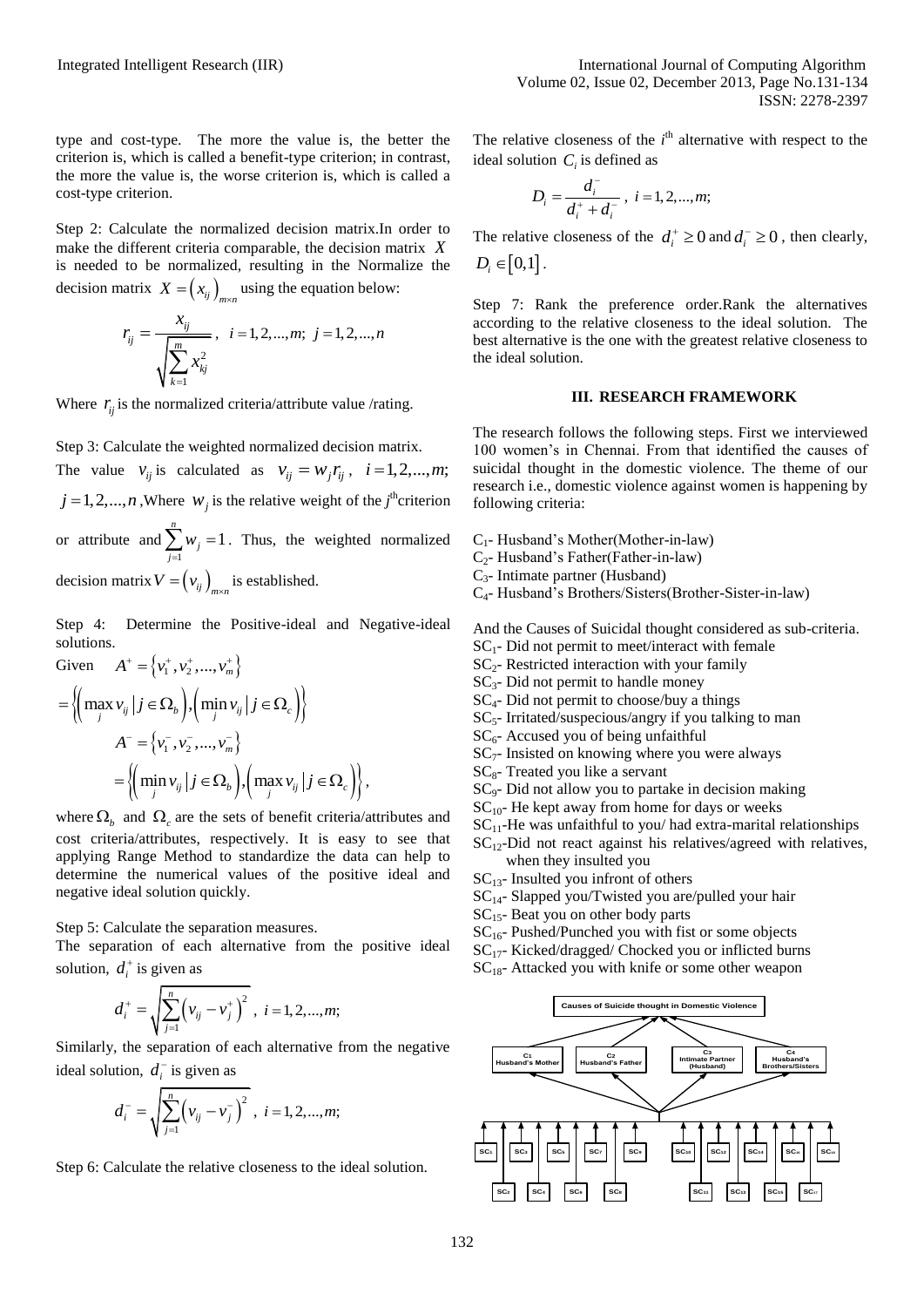We are meant to construct the hierarchical structure of the research.

Step 1: A multi-criteria decision matrix is Weight 0.3 0.2 0.4 0.1

| Attributes                                                                                                                                                    |                                           |                                                         |                                           |                                                                       |
|---------------------------------------------------------------------------------------------------------------------------------------------------------------|-------------------------------------------|---------------------------------------------------------|-------------------------------------------|-----------------------------------------------------------------------|
| SC <sub>1</sub>                                                                                                                                               | $rac{\overline{C_1}}{9}$                  | $rac{\overline{C_2}}{7}$                                | $rac{C_3}{9}$                             | $rac{C_4}{6}$                                                         |
| $\frac{\text{SC}_2}{\text{SC}_3}\frac{\text{SC}_3}{\text{SC}_4}\frac{\text{SC}_4}{\text{SC}_5}\frac{\text{SC}_5}{\text{SC}_6}\frac{\text{SC}_6}{\text{SC}_7}$ | 8                                         | $\frac{6}{5}$                                           | 8                                         | $\frac{3}{1}$ $\frac{1}{2}$ $\frac{2}{4}$ $\frac{7}{2}$ $\frac{2}{8}$ |
|                                                                                                                                                               | 8                                         |                                                         | $\overline{6}$                            |                                                                       |
|                                                                                                                                                               | $\overline{6}$                            | $\overline{4}$                                          | $\frac{7}{9}$ $\frac{9}{8}$ $\frac{8}{9}$ |                                                                       |
|                                                                                                                                                               |                                           |                                                         |                                           |                                                                       |
|                                                                                                                                                               | $\frac{8}{9}$                             | $\frac{6}{7}$ $\frac{4}{3}$ $\frac{1}{2}$               |                                           |                                                                       |
|                                                                                                                                                               | $\frac{6}{9}$                             |                                                         |                                           |                                                                       |
|                                                                                                                                                               |                                           |                                                         |                                           |                                                                       |
| $SC_9$                                                                                                                                                        | 6                                         |                                                         | $\overline{6}$                            |                                                                       |
| $SC_{10}$                                                                                                                                                     |                                           | $\overline{6}$                                          |                                           | $\frac{4}{5}$                                                         |
| $SC_{11}$                                                                                                                                                     | $\frac{4}{9}$ $\frac{5}{8}$ $\frac{9}{8}$ | 8                                                       | $\frac{7}{9}$ $\frac{9}{5}$ $\frac{7}{7}$ |                                                                       |
| $SC_{12}$                                                                                                                                                     |                                           |                                                         |                                           | $\frac{1}{8}$                                                         |
| $SC_{13}$                                                                                                                                                     |                                           |                                                         |                                           |                                                                       |
| SC <sub>14</sub>                                                                                                                                              |                                           |                                                         |                                           |                                                                       |
| $\overline{\text{SC}}_{15}$                                                                                                                                   |                                           |                                                         | $\frac{8}{9}$                             | $\frac{4}{2}$ $\frac{3}{2}$                                           |
| $\overline{\text{SC}}_{16}$                                                                                                                                   | $\frac{8}{7}$                             |                                                         |                                           |                                                                       |
| $\overline{SC}_{17}$                                                                                                                                          | $\overline{7}$                            | $\frac{4}{3}$ $\frac{4}{3}$ $\frac{5}{2}$ $\frac{3}{2}$ |                                           |                                                                       |
| $\overline{\text{SC}}_{18}$                                                                                                                                   | 8                                         | $\overline{4}$                                          | 8                                         | $\overline{4}$                                                        |

Step 2: The normalized decision matrix is

| <b>Attributes</b> | $C_1$  | C <sub>2</sub> | $C_3$  | $C_4$  |
|-------------------|--------|----------------|--------|--------|
| SC <sub>1</sub>   | 0.2796 | 0.3356         | 0.2656 | 0.3103 |
| SC,               | 0.2485 | 0.2877         | 0.2361 | 0.1551 |
| SC <sub>3</sub>   | 0.2485 | 0.2397         | 0.1771 | 0.0517 |
| SC <sub>4</sub>   | 0.1864 | 0.1918         | 0.2066 | 0.1034 |
| SC <sub>5</sub>   | 0.2485 | 0.2877         | 0.2656 | 0.2068 |
| SC <sub>6</sub>   | 0.2796 | 0.3356         | 0.2656 | 0.3620 |
| SC <sub>7</sub>   | 0.1864 | 0.1918         | 0.2361 | 0.1034 |
| $SC_8$            | 0.2796 | 0.1438         | 0.2656 | 0.4137 |
| SC <sub>o</sub>   | 0.1864 | 0.0959         | 0.1771 | 0.2068 |
| $SC_{10}$         | 0.1243 | 0.2877         | 0.2066 | 0.2585 |
| $SC_{11}$         | 0.2796 | 0.3836         | 0.2656 | 0.3103 |
| $SC_{12}$         | 0.1553 | 0.1918         | 0.1476 | 0.0517 |
| $SC_{13}$         | 0.2796 | 0.1438         | 0.2066 | 0.4137 |
| $SC_{14}$         | 0.2485 | 0.1918         | 0.2656 | 0.2068 |
| $SC_{15}$         | 0.2485 | 0.2397         | 0.2361 | 0.1034 |
| SC <sub>16</sub>  | 0.2175 | 0.1438         | 0.2656 | 0.1551 |
| $SC_{17}$         | 0.2175 | 0.0959         | 0.2656 | 0.1034 |
| $SC_{18}$         | 0.2485 | 0.1918         | 0.2361 | 0.2068 |
|                   |        |                |        |        |

Step 3: Multiply each column by  $w_j$  to get  $v_{ij}$ .

| Attributes       | $C_1$  | $C_2$  | C <sub>3</sub> | $C_4$  |
|------------------|--------|--------|----------------|--------|
| SC <sub>1</sub>  | 0.0839 | 0.0671 | 0.1063         | 0.0310 |
| SC,              | 0.0746 | 0.0575 | 0.0944         | 0.0155 |
| SC <sub>3</sub>  | 0.0746 | 0.0479 | 0.0708         | 0.0052 |
| SC <sub>4</sub>  | 0.0559 | 0.0384 | 0.0826         | 0.0103 |
| SC <sub>5</sub>  | 0.0746 | 0.0575 | 0.1063         | 0.0207 |
| SC <sub>6</sub>  | 0.0839 | 0.0671 | 0.1063         | 0.0362 |
| SC7              | 0.0559 | 0.0384 | 0.0944         | 0.0103 |
| $SC_8$           | 0.0839 | 0.0288 | 0.1063         | 0.0414 |
| SC <sub>o</sub>  | 0.0559 | 0.0192 | 0.0708         | 0.0207 |
| $SC_{10}$        | 0.0373 | 0.0575 | 0.0826         | 0.0259 |
| $SC_{11}$        | 0.0839 | 0.0767 | 0.1063         | 0.0310 |
| $SC_{12}$        | 0.0466 | 0.0384 | 0.0590         | 0.0052 |
| SC <sub>13</sub> | 0.0839 | 0.0288 | 0.0826         | 0.0414 |
| SC <sub>14</sub> | 0.0746 | 0.0384 | 0.1063         | 0.0207 |
| $SC_{15}$        | 0.0746 | 0.0479 | 0.0944         | 0.0103 |
| SC <sub>16</sub> | 0.0652 | 0.0288 | 0.1063         | 0.0155 |
| $SC_{17}$        | 0.0652 | 0.0192 | 0.1063         | 0.0103 |
| $SC_{18}$        | 0.0746 | 0.0384 | 0.0944         | 0.0207 |

Step 4(a): Positive Ideal Solution is  $A^+ = \{0.0839, 0.0767, 0.1063, 0.0414\}$ 

| Attributes       | $C_1$  | $\mathbb{C}^{\mathbb{R}}$ | $C_3$  | $C_4$  |
|------------------|--------|---------------------------|--------|--------|
| SC <sub>1</sub>  | 0.0839 | 0.0671                    | 0.1063 | 0.0310 |
| SC <sub>2</sub>  | 0.0746 | 0.0575                    | 0.0944 | 0.0155 |
| SC <sub>3</sub>  | 0.0746 | 0.0479                    | 0.0708 | 0.0052 |
| SC <sub>4</sub>  | 0.0559 | 0.0384                    | 0.0826 | 0.0103 |
| SC <sub>5</sub>  | 0.0746 | 0.0575                    | 0.1063 | 0.0207 |
| SC <sub>6</sub>  | 0.0839 | 0.0671                    | 0.1063 | 0.0362 |
| SC <sub>7</sub>  | 0.0559 | 0.0384                    | 0.0944 | 0.0103 |
| $SC_8$           | 0.0839 | 0.0288                    | 0.1063 | 0.0414 |
| SC <sub>9</sub>  | 0.0559 | 0.0192                    | 0.0708 | 0.0207 |
| $SC_{10}$        | 0.0373 | 0.0575                    | 0.0826 | 0.0259 |
| SC <sub>11</sub> | 0.0839 | 0.0767                    | 0.1063 | 0.0310 |
| SC <sub>12</sub> | 0.0466 | 0.0384                    | 0.0590 | 0.0052 |
| $SC_{13}$        | 0.0839 | 0.0288                    | 0.0826 | 0.0414 |
| SC <sub>14</sub> | 0.0746 | 0.0384                    | 0.1063 | 0.0207 |
| SC <sub>15</sub> | 0.0746 | 0.0479                    | 0.0944 | 0.0103 |
| SC <sub>16</sub> | 0.0652 | 0.0288                    | 0.1063 | 0.0155 |
| $SC_{17}$        | 0.0652 | 0.0192                    | 0.1063 | 0.0103 |
| $SC_{18}$        | 0.0746 | 0.0384                    | 0.0944 | 0.0207 |

Step 4(b): Negative Ideal Solution is  $A^- = \{0.0373, 0.0192,$  $0.0590, 0.0052$ 

This Step 4(a) and 4(b) is giving the positive ideal (maximum criteria) and negative ideal (minimum criteria) solution of the attributes Mother- in-law, Father-in-law, Intimate partner, Brothers-Sister-in-law.

Step 5(a): The separation of each alternative from the positive ideal solution,  $d_i^+$  is

| SC <sub>15</sub> | $-0.0093$ | 0.0001 | $-0.0288$ | 0.0008 | $-0.0118$ | 0.0001 | $-0.0310$ | 0.0010 |
|------------------|-----------|--------|-----------|--------|-----------|--------|-----------|--------|
| SC <sub>16</sub> | $-0.0186$ | 0.0003 | $-0.0479$ | 0.0023 | 0.0000    | 0.0000 | $-0.0259$ | 0.0007 |
| SC <sub>17</sub> | $-0.0186$ | 0.0003 | $-0.0575$ | 0.0033 | 0.0000    | 0.0000 | $-0.0310$ | 0.0010 |
| $SC_{18}$        | $-0.0093$ | 0.0001 | $-0.0384$ | 0.0015 | $-0.0118$ | 0.0001 | $-0.0207$ | 0.0004 |

Step 5(b): The separation of each alternative from the negative ideal solution,  $d_i$ <sup>-</sup> is

|                 | C,                                                  |          | C,                                   |                    | G                         |                  | C.                                   |                |
|-----------------|-----------------------------------------------------|----------|--------------------------------------|--------------------|---------------------------|------------------|--------------------------------------|----------------|
| Attributes      | $-\mathcal{V},$<br>$v_{\scriptscriptstyle \vec{y}}$ | $-v_{i}$ | $-\nu$<br>$v_{\scriptscriptstyle j}$ | $-v_i$<br>$v_{ij}$ | $-v_i$<br>$v_{\tilde{i}}$ | $v_{ij} - v_i^-$ | $v_{\scriptscriptstyle j}$<br>$-\nu$ | $v_{ij} - v_j$ |
| SC:             | 0.0466                                              | 0.0022   | 0.0479                               | 0.0023             | 0.0472                    | 0.0022           | 0.0259                               | 0.0007         |
| SC <sub>2</sub> | 0.0373                                              | 0.0014   | 0.0384                               | 0.0015             | 0.0354                    | 0.0013           | 0.0103                               | 0.0001         |
| SC,             | 0.0373                                              | 0.0014   | $-0.0288$                            | 0.0008             | 0.0118                    | 0.0001           | 0.0000                               | 0.0000         |
| SC.             | 0.0186                                              | 0.0003   | $-0.0384$                            | 0.0015             | 0.0236                    | 0.0006           | 0.0052                               | 0.0000         |
| SC;             | 0.0373                                              | 0.0014   | 0.0288                               | 0.0008             | 0.0472                    | 0.0022           | 0.0155                               | 0.0002         |
| SC.             | 0.0466                                              | 0.0022   | 0.0384                               | 0.0015             | 0.0472                    | 0.0022           | 0.0310                               | 0.0010         |
| SC.             | 0.0186                                              | 0.0003   | $-0.0096$                            | 0.0001             | 0.0354                    | 0.0013           | 0.0052                               | 0.0000         |
| SC:             | 0.0466                                              | 0.0022   | $-0.0192$                            | 0.0004             | 0.0472                    | 0.0022           | 0.0362                               | 0.0013         |
| SC,             | 0.0186                                              | 0.0003   | 0.0000                               | 0.0000             | 0.0118                    | 0.0001           | 0.0155                               | 0.0002         |
| $SC_{10}$       | 0.0000                                              | 0.0000   | 0.0384                               | 0.0015             | 0.0236                    | 0.0006           | 0.0207                               | 0.0004         |
| SC:             | 0.0466                                              | 0.0022   | 0.0767                               | 0.0059             | 0.0472                    | 0.0022           | 0.0259                               | 0.0007         |
| $SC_{12}$       | 0.0093                                              | 0.0001   | 0.0384                               | 0.0015             | 0.0000                    | 0.0000           | 0.0000                               | 0.0000         |
| $SC_{13}$       | 0.0466                                              | 0.0022   | 0.0288                               | 0.0008             | 0.0236                    | 0.0006           | 0.0362                               | 0.0013         |
| SC14            | 0.0373                                              | 0.0014   | 0.0384                               | 0.0015             | 0.0472                    | 0.0022           | 0.0155                               | 0.0002         |
| $SC_{15}$       | 0.0373                                              | 0.0014   | 0.0479                               | 0.0023             | 0.0354                    | 0.0013           | 0.0052                               | 0.0000         |
| $SC_{16}$       | 0.0280                                              | 0.0008   | 0.0288                               | 0.0008             | 0.0472                    | 0.0022           | 0.0103                               | 0.0001         |
| $SC_{17}$       | 0.0280                                              | 0.0008   | 0.0192                               | 0.0004             | 0.0472                    | 0.0022           | 0.0052                               | 0.0000         |
| SC18            | 0.0373                                              | 0.0014   | 0.0384                               | 0.0015             | 0.0354                    | 0.0013           | 0.0155                               | 0.0002         |